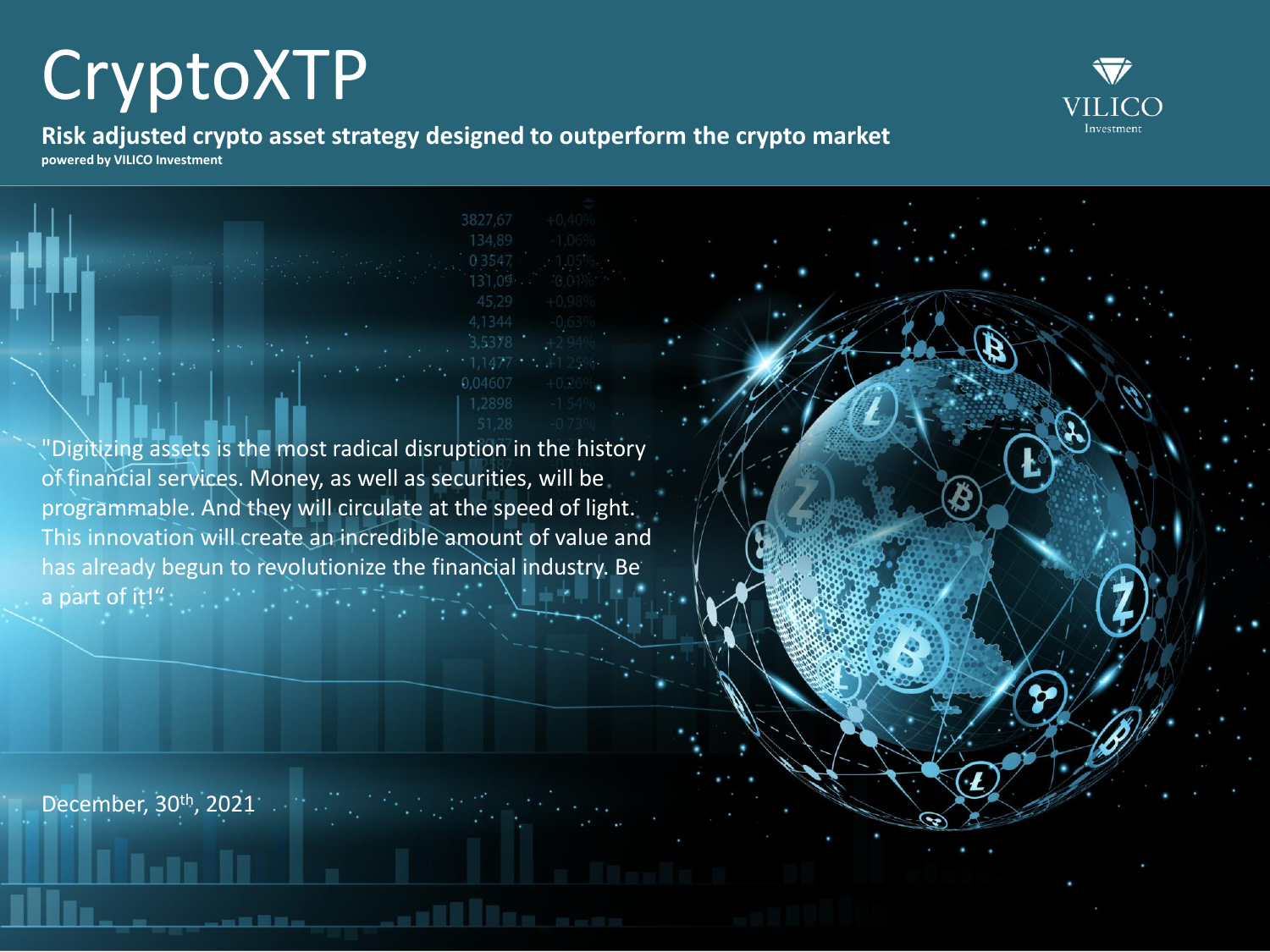**Crypto asset strategy designed for exceptional investment results** 



- Crypto projects and currencies often burn up faster than shooting stars, and token prices - even for established projects - rise and fall faster and more extremely than asset prices in mainstream markets.
- Increasing price declines require disproportionate profit increases to offset<br>losses.<br>If an accel loss of the second losses in the second losses of the second losses of the second losses in the second losses of the second losses.

If an asset loses 10% of its value, it must then rise by 11% to compensate for the loss. At minus 25%, it is 33% and at minus 50%, which is not uncommon in crypto markets, it is 100% until the loss is made up again. A loss of 100 %... ok, you got it!

➢ **Therefore, reducing losses, volatility and especially temporary, extreme draw downs in crypto markets, is the key to achieving exceptional investment results.**



233%



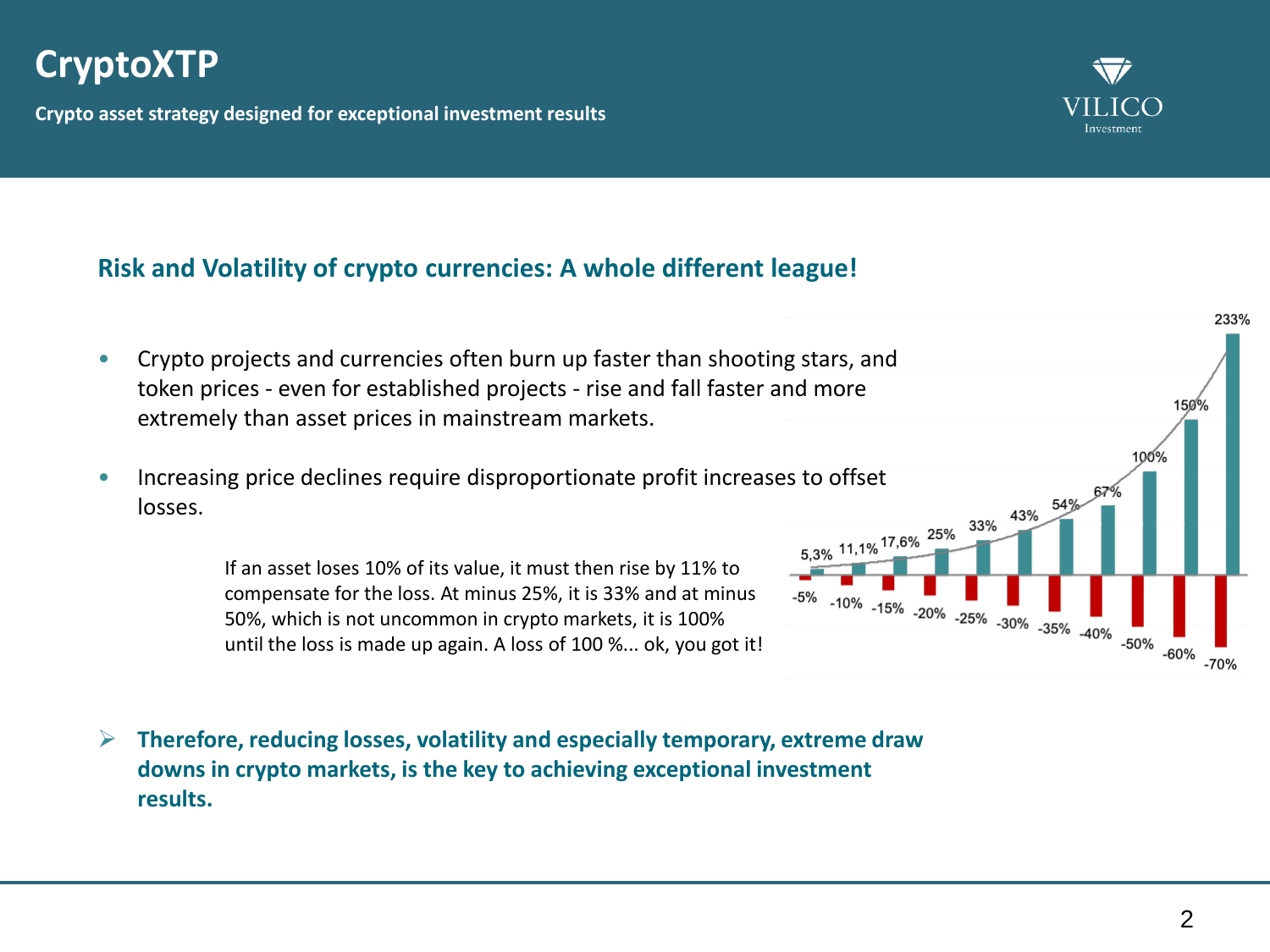**crypto-asset strategy designed for exceptional results** 



### **CryptoXTP Index: Designed to reduce risk and to outperform the market**

- The **CryptoXTP Index** is designed for investors who want to outperform the crypto market over the long term while keeping risk (permanent or total loss, volatility and draw downs) as low as possible.
- **CryptoXTP** fulfills this desire by combining the largest **Crypto** currencies (**X**) in a risk adjusted **T**angential **P**ortfolio. The strategy is designed to reduce portfolio volatility and, most importantly, draw downs without reducing upward potential.
- The **CryptoXTP** portfolio construction aims to significantly outperform an equally weighted crypto portfolio over the medium to long term.
- The strategy is quantitative-rule-based, transparent and managed without emotions.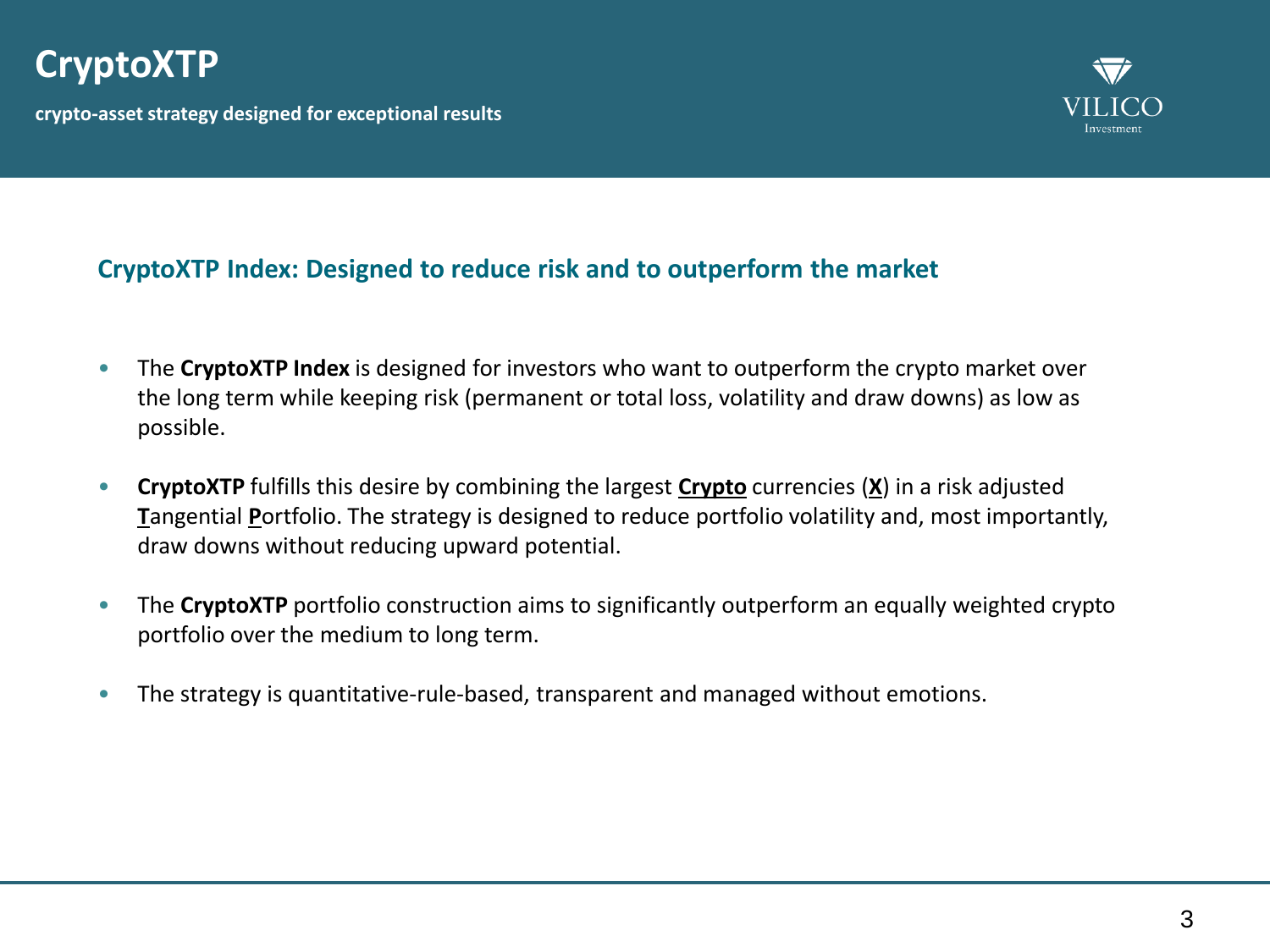**crypto-asset strategy designed for exceptional results** 



### **Excursus: Tangential Portfolio**

The total market is considered with all possible portfolios that can be constructed. Assuming a risk-free interest rate (r), the efficient frontier is touched by the risk-free portfolio and the tangent portfolio (TP) without risk-free interest rate (r). The efficient frontier can be described by the tangent portfolio (TP) and the risk-free interest rate (r). Each investor now chooses an efficient portfolio Pi, that is, the fraction λi is invested in the tangent portfolio (TP), and the fraction 1-λi is invested in the risk-free interest rate (r). If Vi is the value of investor i's budget, TP is the demand portfolio.

- $\triangleright$  The Tangent Portfolio (TP) is the best possible diversified portfolio in portfolio theory and in the Capital **Asset Pricing Model (CAPM), which is independent of investors' risk-return preference**
- ➢ **Consequently, the Tangential Portfolio (TP) lies on the efficient frontier at the capital market line**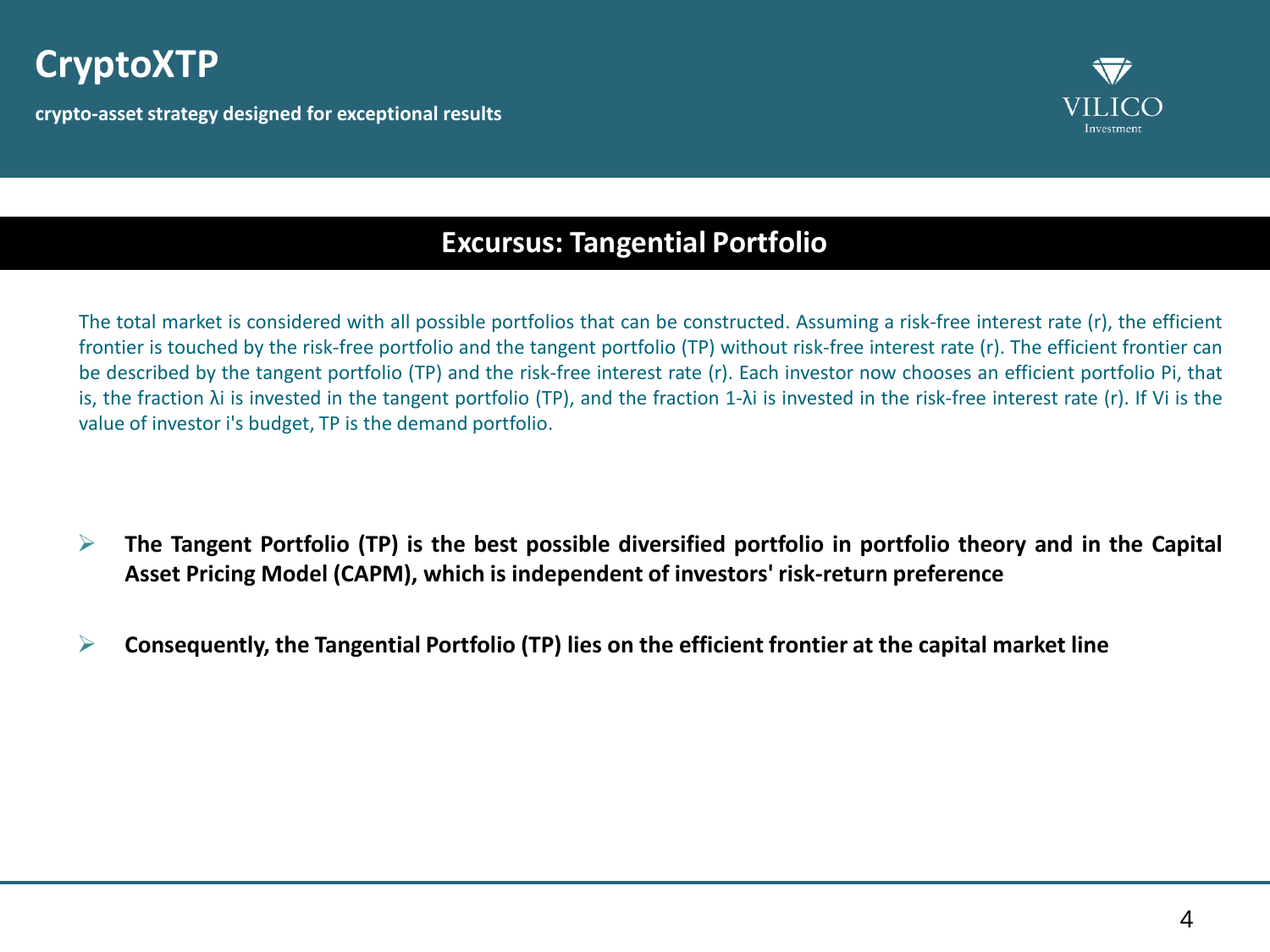**crypto-asset strategy designed for exceptional results** 



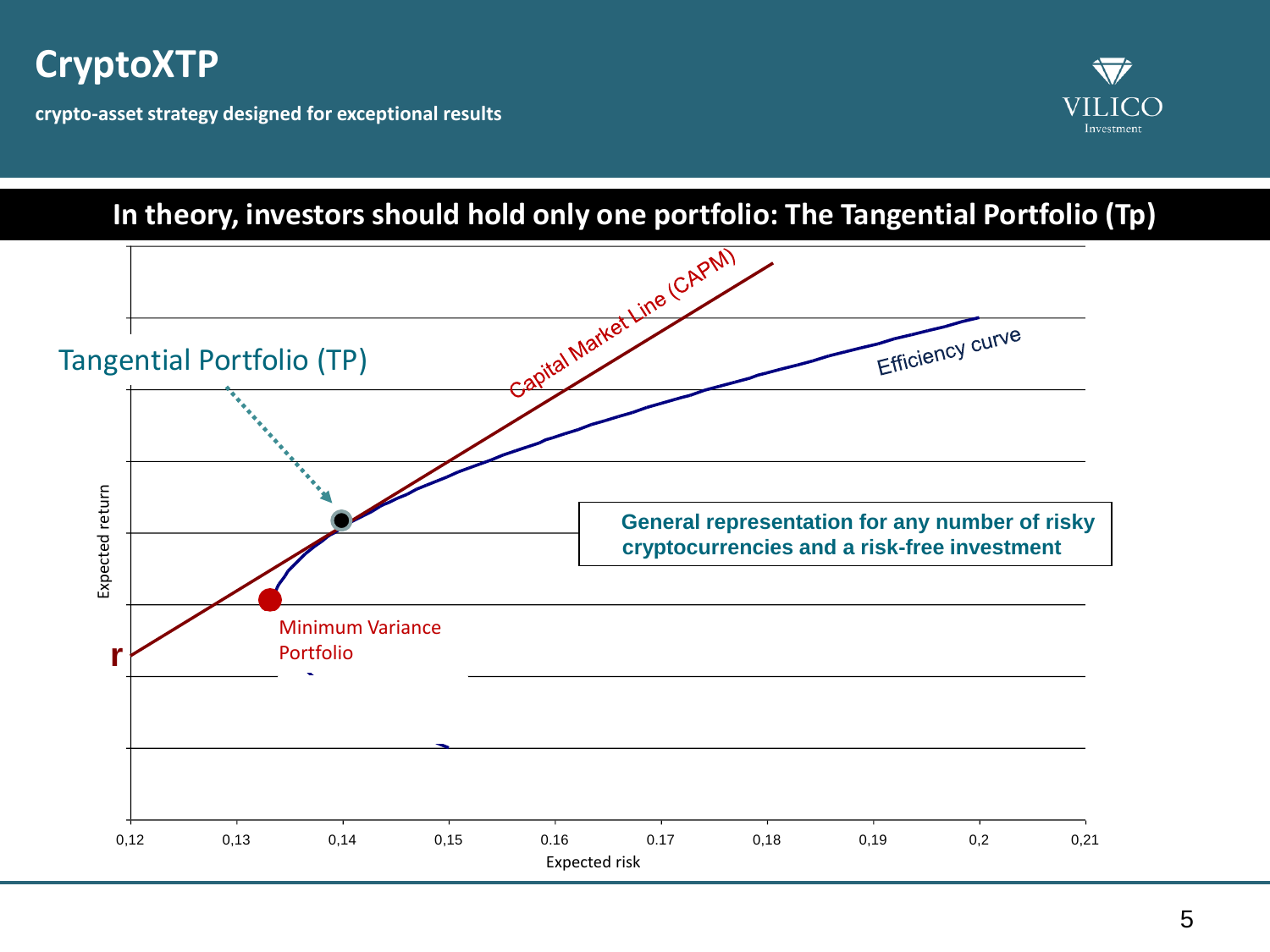**crypto-asset strategy designed for exceptional results** 



### **Investment process - quantitative, systematic, strictly rule-based**

| 1. Investment universe<br>The investment universe consists of a predefined<br>number of cryptocurrencies from the overall market<br>or a submarket.<br>2. Data collection / modeling of the Input<br>data<br>3. Risk Analysis & Currency Selection<br>4. Weighting & Risk Optimization<br>5. Investment ratio<br>6. Review of tangential portfolio composition<br>and rebalancing | Up to 50 token of largest crypto<br>currencies by market capitalization of<br>total crypto market<br>ERC-20 token only<br>DeFi market only<br>NFT market only<br>etc.<br>Historical prices, volatilities and<br>correlations of tokens.<br>Sources: Crypto Compare, CoinGecko,<br>etherscan.io etc.<br>Variance / covariance / correlation<br>analysis<br>Weighting of tokens according to<br>quantitative analysis. Optimization via<br>specially developed simplex method<br>100%<br>Quarterly, rule-based | <b>Strategic risk</b><br>management | <b>CryptoXTP</b><br>universe<br><b>50 currencies</b><br>$\sim 35$<br>currencies<br><b>CryptoXTP</b><br>portfolio |
|-----------------------------------------------------------------------------------------------------------------------------------------------------------------------------------------------------------------------------------------------------------------------------------------------------------------------------------------------------------------------------------|--------------------------------------------------------------------------------------------------------------------------------------------------------------------------------------------------------------------------------------------------------------------------------------------------------------------------------------------------------------------------------------------------------------------------------------------------------------------------------------------------------------|-------------------------------------|------------------------------------------------------------------------------------------------------------------|
| 7. Investment level control                                                                                                                                                                                                                                                                                                                                                       | Loss cap of each cryptocurrency<br>weighted in CryptoXTP                                                                                                                                                                                                                                                                                                                                                                                                                                                     | <b>Tactical risk</b><br>management  |                                                                                                                  |
| Constraints: Cryptocurrency weighting [min. 0,0%; max. 5,0%]                                                                                                                                                                                                                                                                                                                      |                                                                                                                                                                                                                                                                                                                                                                                                                                                                                                              |                                     |                                                                                                                  |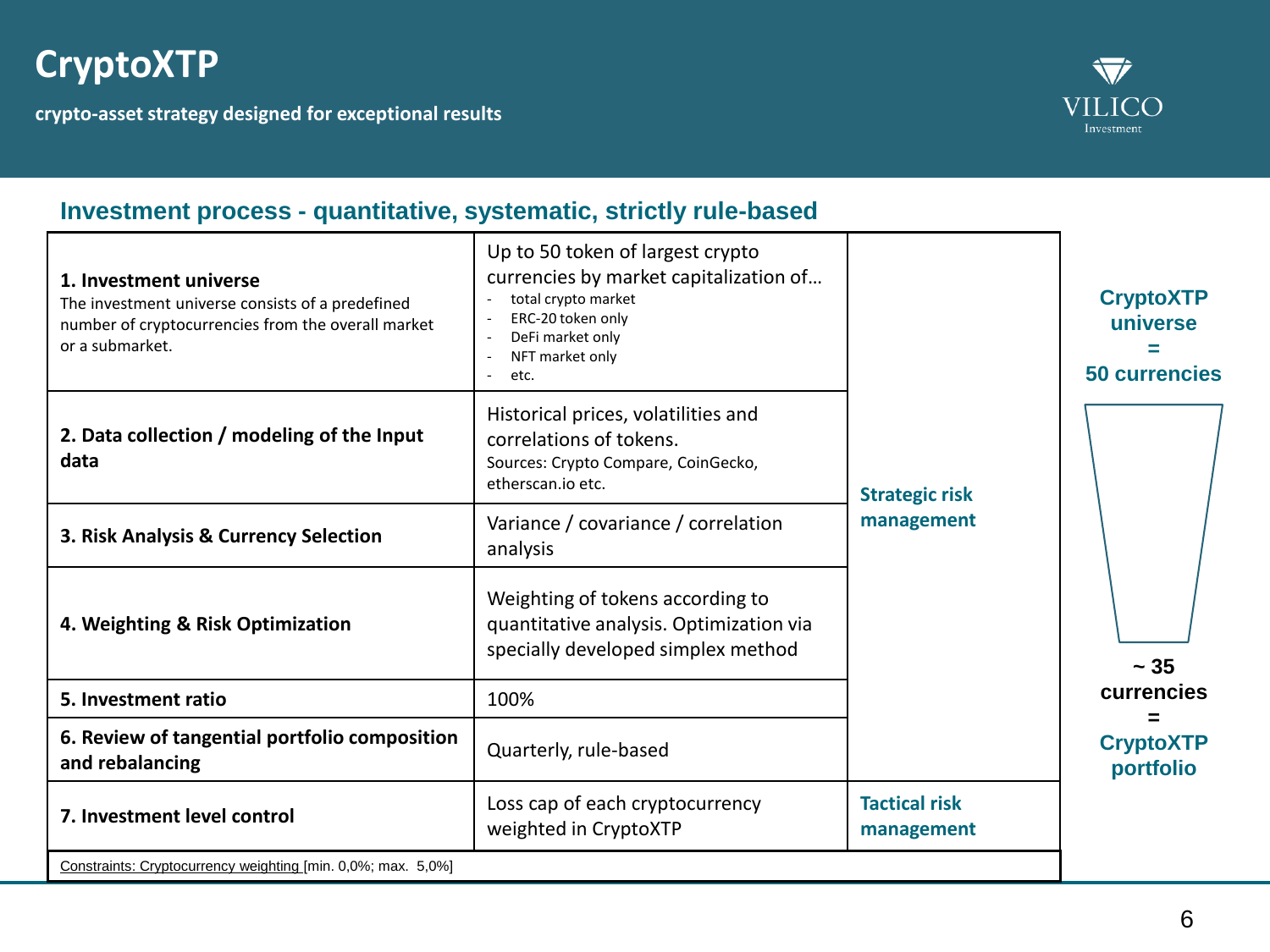# **CryptoXTP ERC-20**

**Investment universe: Largest ERC-20 token by market capitalization**

### **CryptoXTP ERC-20 vs. CryptoEWP ERC-20 (Equal Weight Portfolio)**

**2019-12-31 to 2021-12-30, logarithmic scaling** 



Backtest: Quarterly performance data. Powered by etherscan.io and CoinGecko.com. Disclaimer: Past performance is not necessarily indicative of future returns

|                  | Q1 2020   Q2 2020   Q3 2020   Q4 2020   Q1 2021   Q2 2021   Q3 2021   Q4 2021   overall |      |      |      |      |            |      |     |            |
|------------------|-----------------------------------------------------------------------------------------|------|------|------|------|------------|------|-----|------------|
| CryptoXTP ERC-20 | 30%                                                                                     | 190% | 55%  | 83%  | 881% | <b>22%</b> | 140% |     | 21% 36975% |
| CryptoEWP ERC-20 | 13%                                                                                     | 161% | 36%  | 61%  | 772% | 13%        | 89%  |     | 32% 15840% |
| <b>Bitcoin</b>   | -10%                                                                                    | 41%  | 113% | 154% | 113% | $1\%$      | 19%  | 16% | 975%       |







17 5,80% Compound



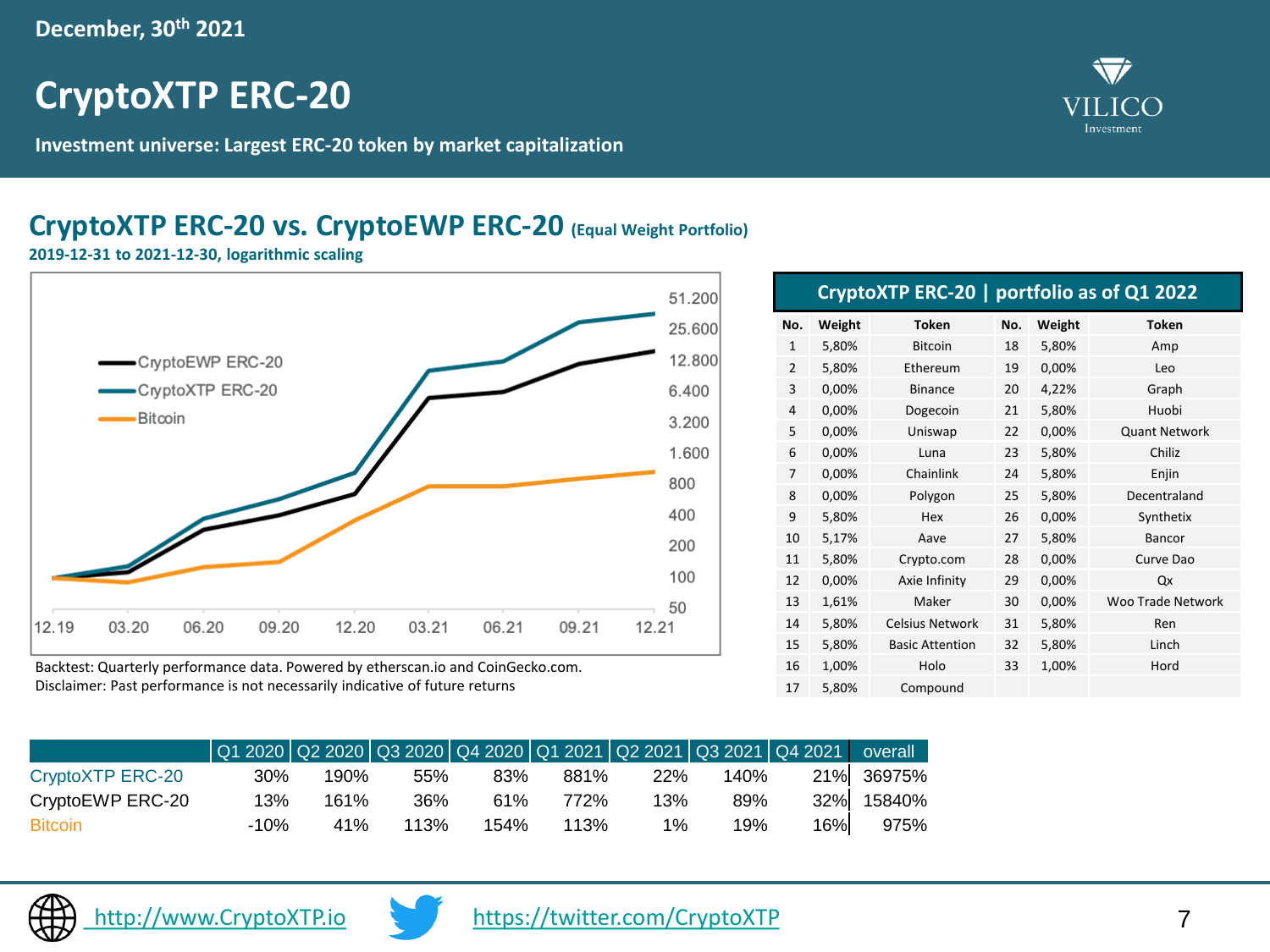# **CryptoXTP ERC-20**

**crypto-asset strategy designed for exceptional results** 



### **Backtest**

### **CryptoXTP ERC-20 – significant risk reduction compared to the equally weighted portfolio**

#### **Description**

- **The beta factor is a gauge of risk (volatility) that indicates how much the CryptoXTP ERC-20 portfolio** fluctuates compared to an equal weighted portfolio (CryptoEWP ERC-20).
	- $\triangleright$  Beta > 1: The CryptoXTP index has a higher fluctuation risk than the CryptoEWP.
	- $\triangleright$  Beta = 1: The CryptoXTP Index moves analogously to the CryptoEWP.
	- $\triangleright$  Beta < 1: The CryptoXTP index has a lower fluctuation risk than the CryptoEWP.
	- $\triangleright$  Beta < 0: The CryptoXTP index develops in contrast to the CryptoEWP (if the CryptoEWP rises, the CryptoXTP falls and vice versa).
- Calculation period: 30.12.2019 30.12.2021
- ➢ **Betafaktor CryptoXTP ERC-20 Index vs. CryptoEWP ERC-20 =** 0,8819
	- **EXECUTE:** Titles with too short history were excluded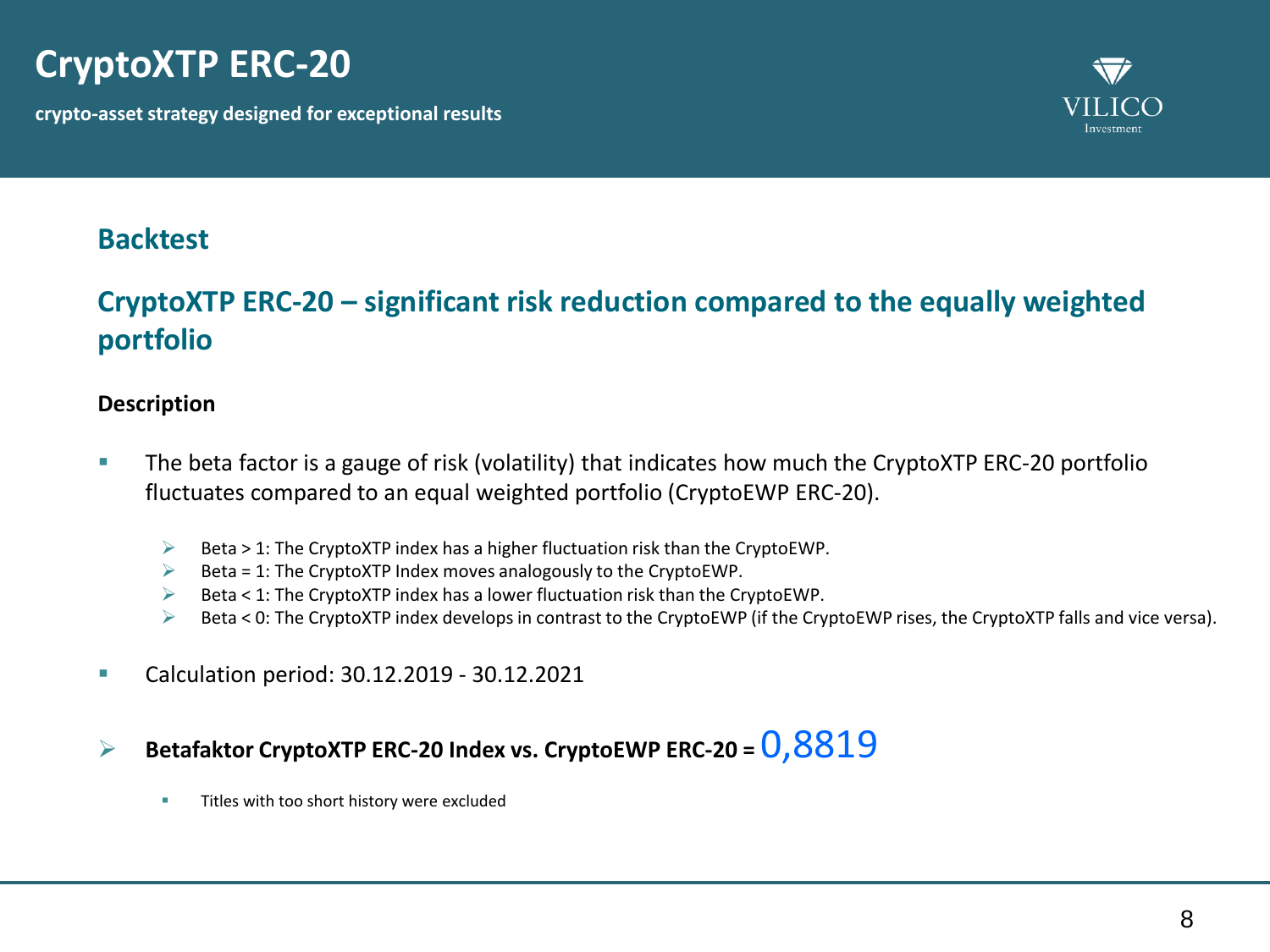# **How to invest?**



VILICO is an accredited "Champion" on the **Hord.app** platform.

Investors opt in a Hord smart contract that mirrors our Champion **CryptoXTP** portfolio, issuing an ETF token that reflects the **CryptoXTP** portfolio assets movements and fluctuation in real-time.

#### Learn more: [www.hord.app](http://www.hord.app/)



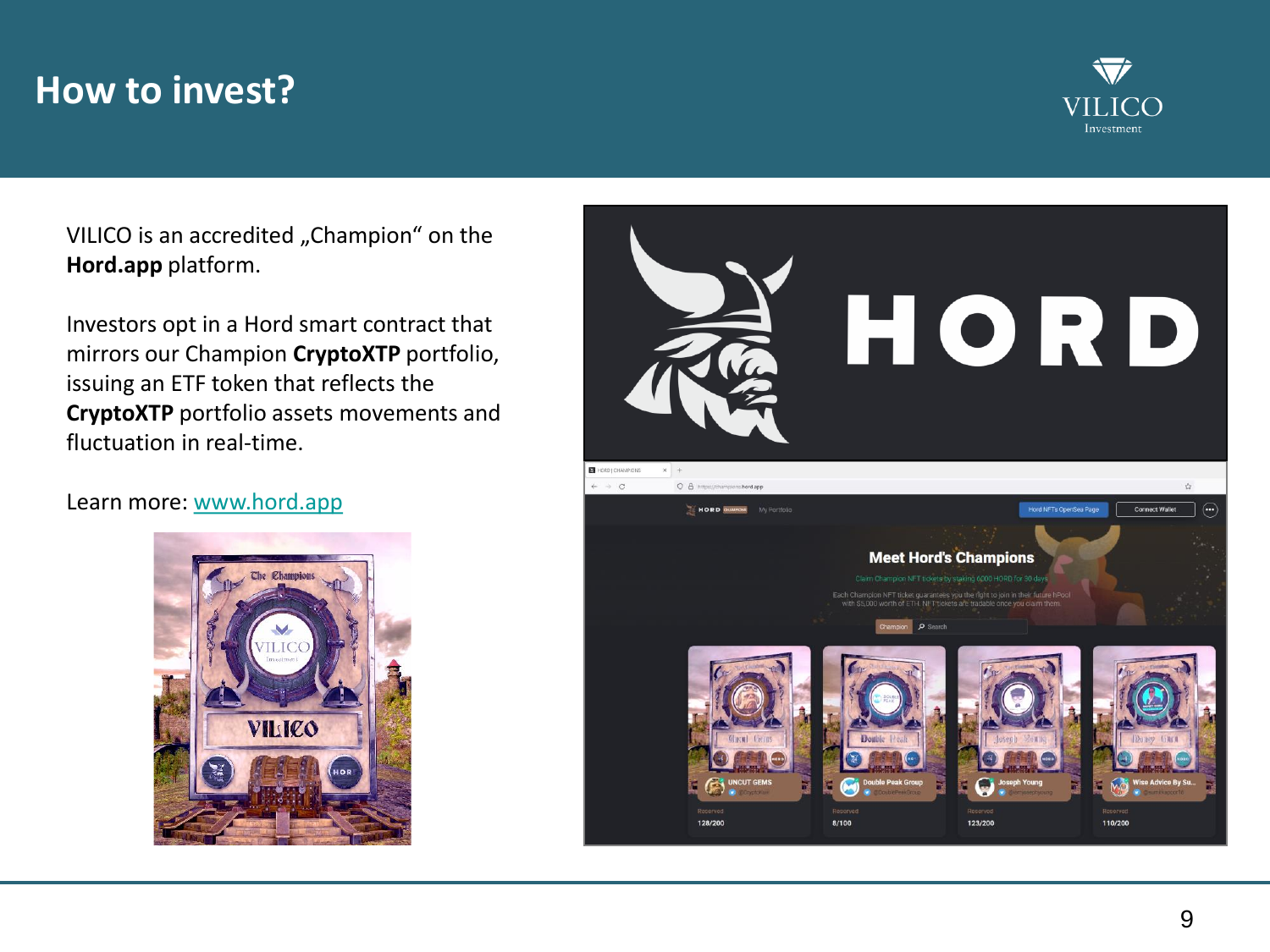### **How to invest?**







Strategy implemented at Hord.app:

### **CryptoXTP ERC-20**

On Hord.app, accredited champions can build their portfolio exclusively from ERC-20 tokens traded on the decentralized crypto exchange Uniswap.

CryptoXTP will construct the Tangential Portfolio from the largest ERC-20 tokens in terms of market capitalization.

Readjustment of **CryptoXTP ERC-20** according to our investment rules will be done on a quarterly basis.

Due to portfolio constraints on the Hord.app platform, at least 1% of the portfolio must be invested in Hord tokens.

Learn more: [www.hord.app](http://www.hord.app/)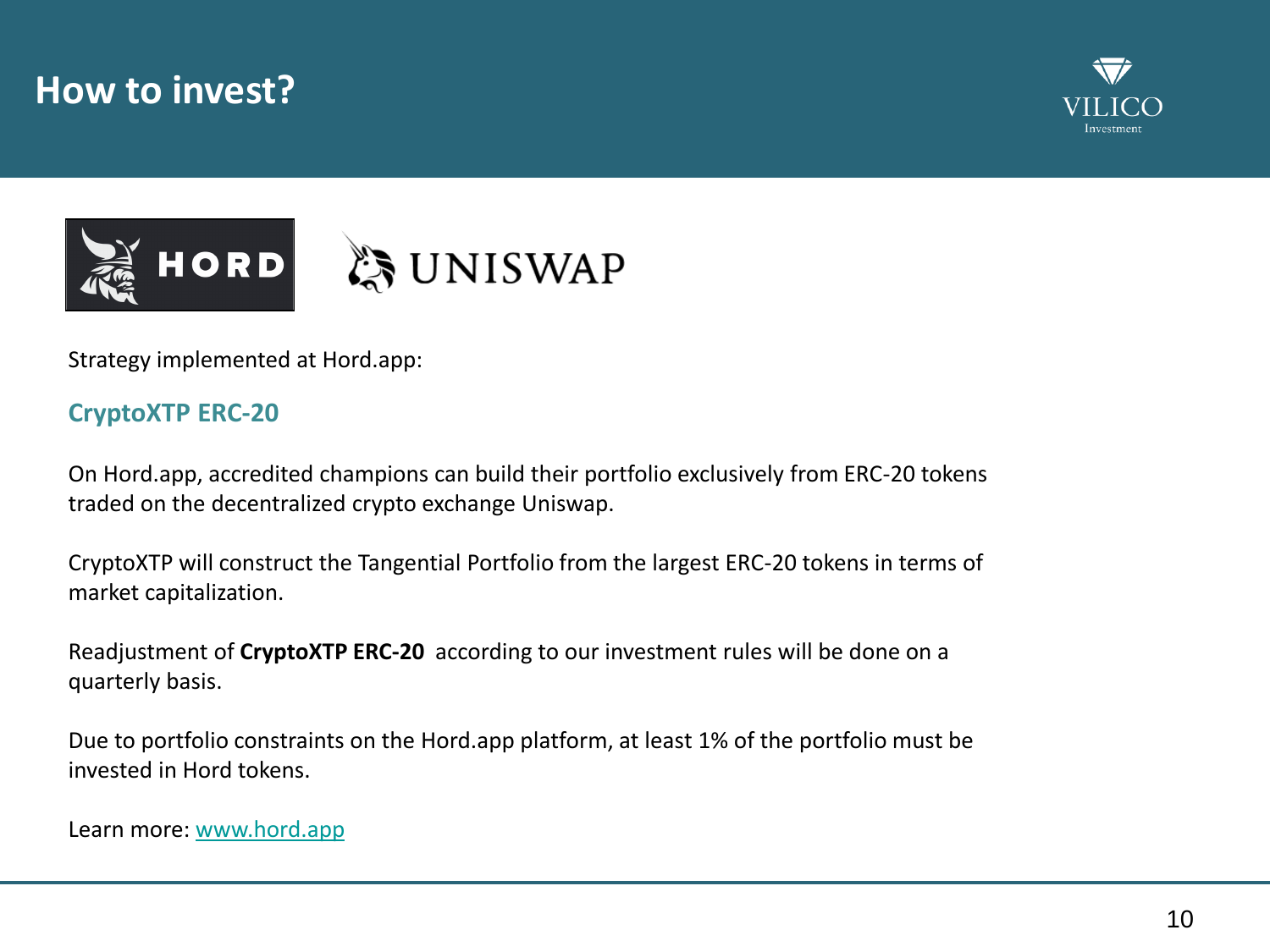**crypto-asset strategy designed for exceptional results** 





### Michael Schnoor – Quant Manager CryptoXTP

- Head of the Crypto Team and manager of CryptoXTP strategy.
- German minimum variance pioneer.
- Risk manager and advisor treasury solution.
- **EXECT** Preparation of risk-bearing capacity concepts and data analyst.
- Graduate in Business Administration, Financial Economist / CoB
- 22 years of risk management for financial and real assets
- 22 years risk model and asset management strategies
- 22 years portfolio and asset management
- **E** Degree in Business Administration @Hamburg University of Economics and Politics
- Degree in Finance @College-of-Business Berlin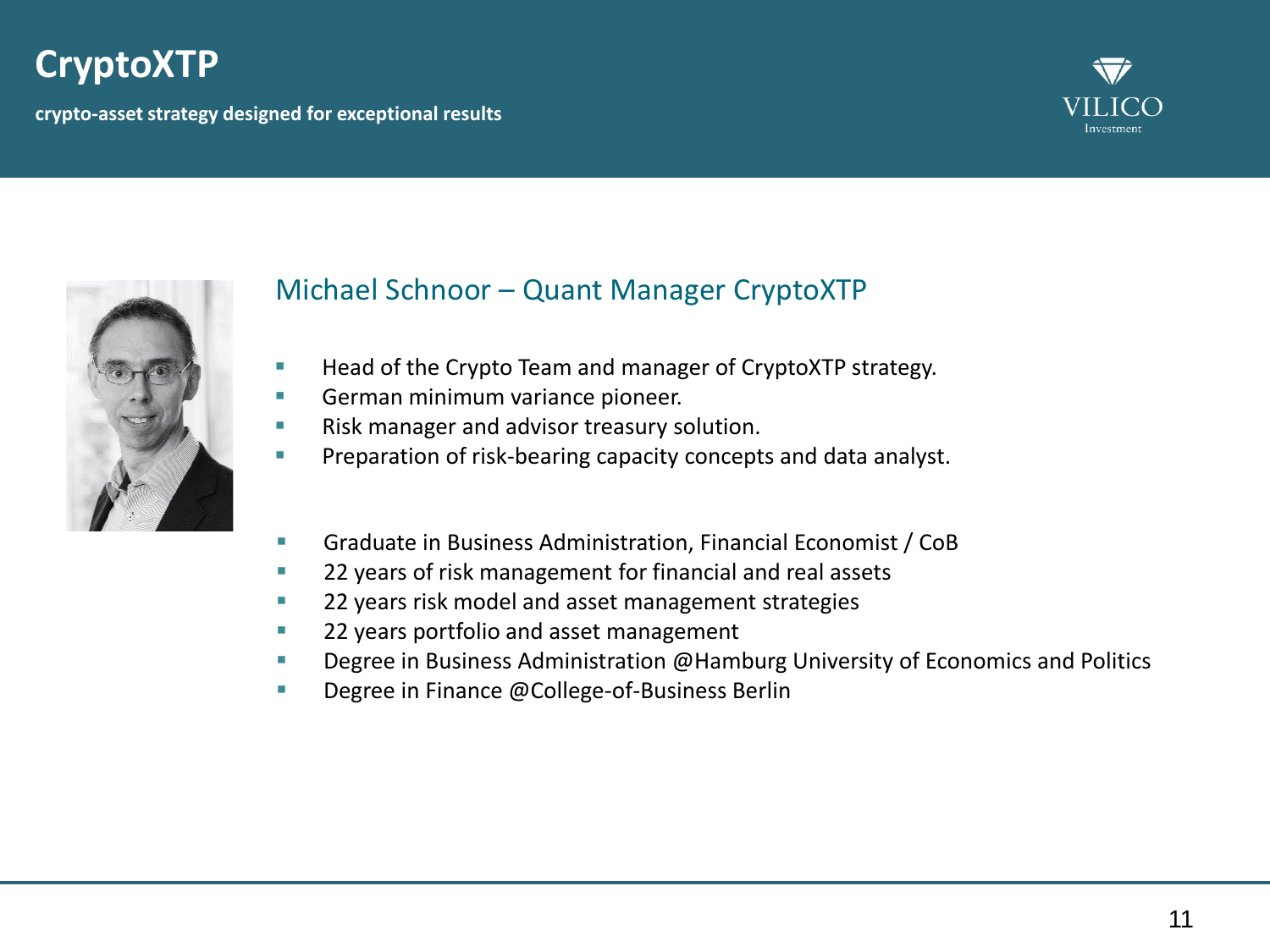**crypto-asset strategy designed for exceptional results** 





### **VILICO Investment Service GmbH**

Stefan Bülling, CEO Heidenkampsweg 73 20097 Hamburg Germany

Phone: +49 40 - 82220511 Mobile: +49 177- 3056005 [stefan.buelling@cryptoxtp.io](mailto:Stefan.buelling@CryptoXTP.io) / [www.CryptoXTP.io](http://www.cryptoxtp.io/)